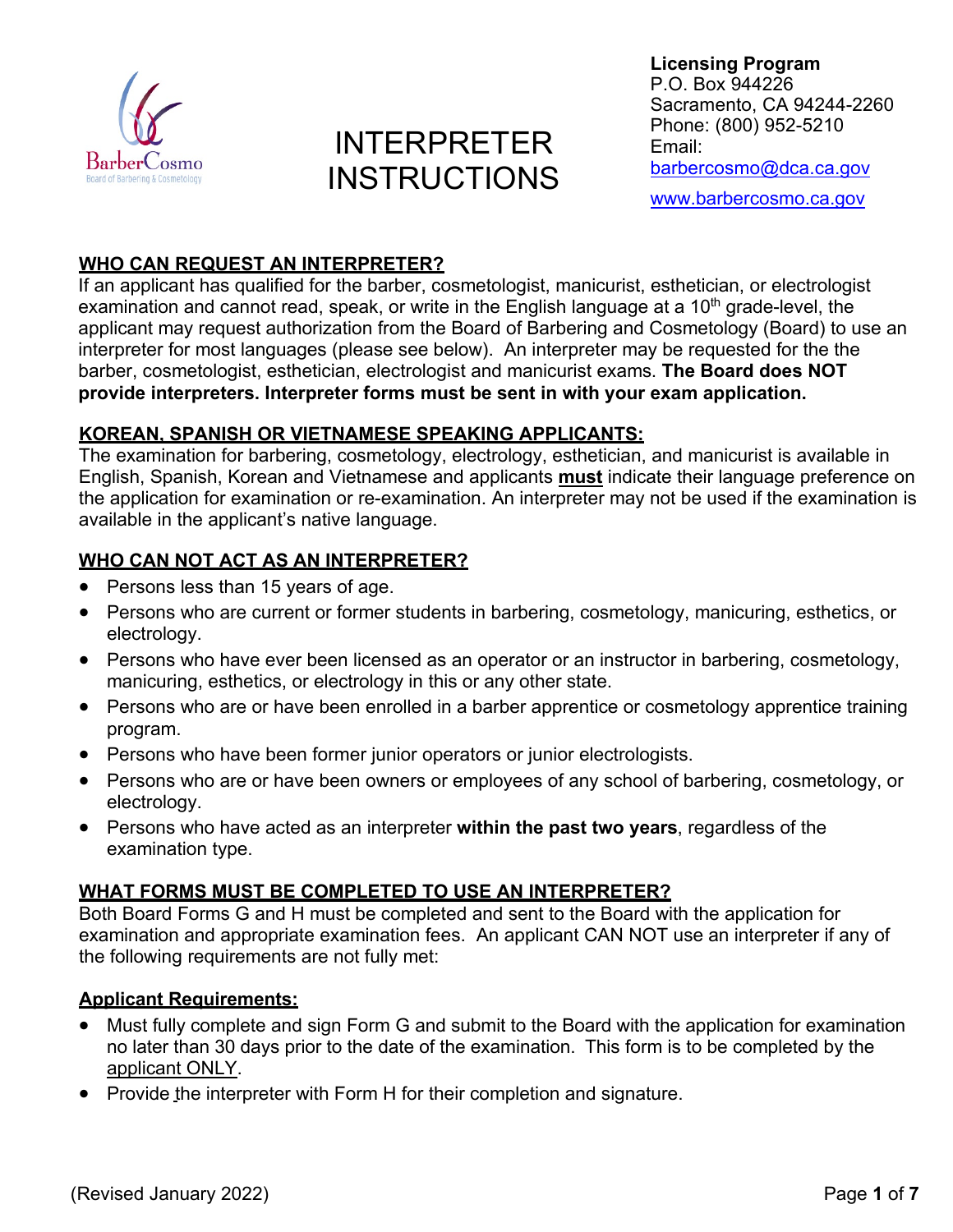#### **Interpreter Requirements:**

- • Must fully complete and sign Form H and return it to the applicant. **By completing and signing this form, the interpreter is certifying under penalty of perjury under the laws of the State of California that he/she is fluent in both English and the native language of the applicant.**
- Provide the applicant with two copies of a 1  $\frac{1}{2}$ " by 1  $\frac{1}{2}$ " front view, FULL-FACE, photograph of the interpreter and sign the back of the provided photograph.

 Upon the Board's evaluation and approval of the request to use an interpreter, the Board will validate Form H by embossing the photograph with the Board's seal. The Board will return Form H to the applicant who must present the form to the exam facility on the day of the examination.

#### **ON THE DAY OF THE EXAMINATION**

At the examination facility, the applicant and the interpreter MUST:

- Present the validated and authorized Form H.
- • The applicant and the interpreter shall present one form of a current and valid government issued photographic identification. Acceptable forms of identification include:
	- 1. Current Driver's License any state
	- 2. State Identification Card any state
	- 3. U.S. Military Identification
	- 4. Valid Passport any country
	- 5. United States Immigration and Naturalization Issued Identification
	- 6. Certificate of United States Citizenship
	- 7. Permanent Resident Card

#### interpreter. **You will not be able to take the exam without valid ID's for both the applicant and the**

#### **IMPORTANT NOTES**

- • Interpreters are not permitted to read the examination to the applicant in English. The interpreter must interpret the examination in the applicant's native language.
- • Disabled persons are entitled to have access to the examination activities in a manner that is equal to that offered non-disabled persons.
- • Reasonable accommodations will be provided upon verification of medically confirmed Disabilities Act (ADA) may request accommodations by completing the Board's Request for disabilities. Applicants requiring reasonable accommodations under the Americans with Reasonable Accommodation form (i.e., readers, ASL signers, etc.).
- • Interpreters may provide translation services **ONLY**. They may not help the applicant by explaining, coaching, demonstrating, or giving answers. If PSI determines that an interpreter is providing answers during the examination or any other material assistance to the applicant other than translating, it shall disqualify the interpreter and void the applicant's examination.
- • Persons who have acted as an interpreter may not apply to the Board for a license in any category (i.e., barbering, cosmetology, manicuring, esthetics, or electrology) for which they provided interpreter services for a period of one (1) year from the date of service.
- interpreter signature on the back is included with the completed Form H. • Verify the interpreter included two copies of a 1  $\frac{1}{2}$ " by 1  $\frac{1}{2}$ " full face photograph with the
- **Submit Forms G and H and photographs with the application for examination**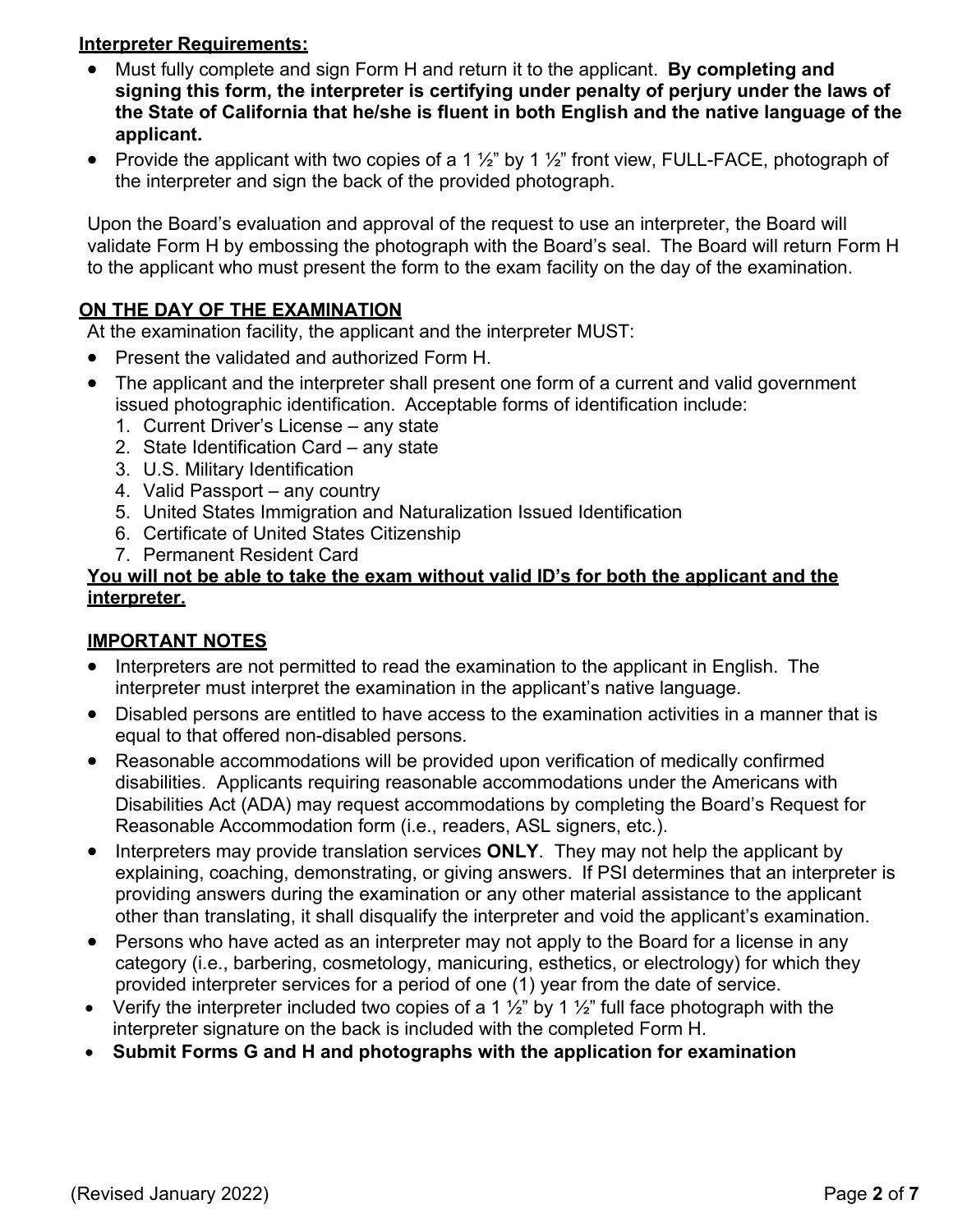

# **INTERPRETER**<br>Form G

|                       | <b>Licensing Program</b>        |
|-----------------------|---------------------------------|
|                       | P.O. Box 944226                 |
| <b>APPLICATION TO</b> | Sacramento, CA 94244-2260       |
| <b>USE AN</b>         | Phone: (800) 952-5210<br>Email: |
| <b>INTERPRETER</b>    | barbercosmo@dca.ca.gov          |

www.barbercosmo.ca.gov

Entity/File # (for official

|                                                                                                                               |                   |                                                  |                    |              | use only)          |
|-------------------------------------------------------------------------------------------------------------------------------|-------------------|--------------------------------------------------|--------------------|--------------|--------------------|
| CHECK THE BOX FOR THE LICENSE TYPE YOU ARE APPLYING FOR:<br>$\Box$ COSMETOLOGIST    <br><b>BARBER</b><br><b>ELECTROLOGIST</b> |                   |                                                  | <b>ESTHETICIAN</b> |              | <b>MANICURIST</b>  |
| <b>SECTION A: APPLICANT INFORMATION</b>                                                                                       |                   |                                                  |                    |              |                    |
| Social Security Number or Individual Taxpayer<br><b>Identification Number</b>                                                 |                   | Date of Birth (must be at least 17<br>years old) |                    |              |                    |
|                                                                                                                               |                   |                                                  | Month              | Day          | Year               |
| <b>Last Name</b>                                                                                                              | <b>First Name</b> |                                                  |                    |              | <b>Middle Name</b> |
| <b>Street Address</b>                                                                                                         | City              |                                                  |                    | <b>State</b> | Zip Code           |
| My Native Language Is:                                                                                                        |                   | <b>Telephone Number</b>                          |                    |              |                    |
| <b>SECTION B: INTERPRETER INFORMATION</b>                                                                                     |                   |                                                  |                    |              |                    |
| <b>Last Name</b>                                                                                                              | <b>First Name</b> |                                                  |                    |              | <b>Middle Name</b> |
| Date of Birth (Must be at least 15 years<br>old)                                                                              |                   | <b>Telephone Number</b>                          |                    |              |                    |
| Month<br>Year<br>Day                                                                                                          |                   |                                                  |                    |              |                    |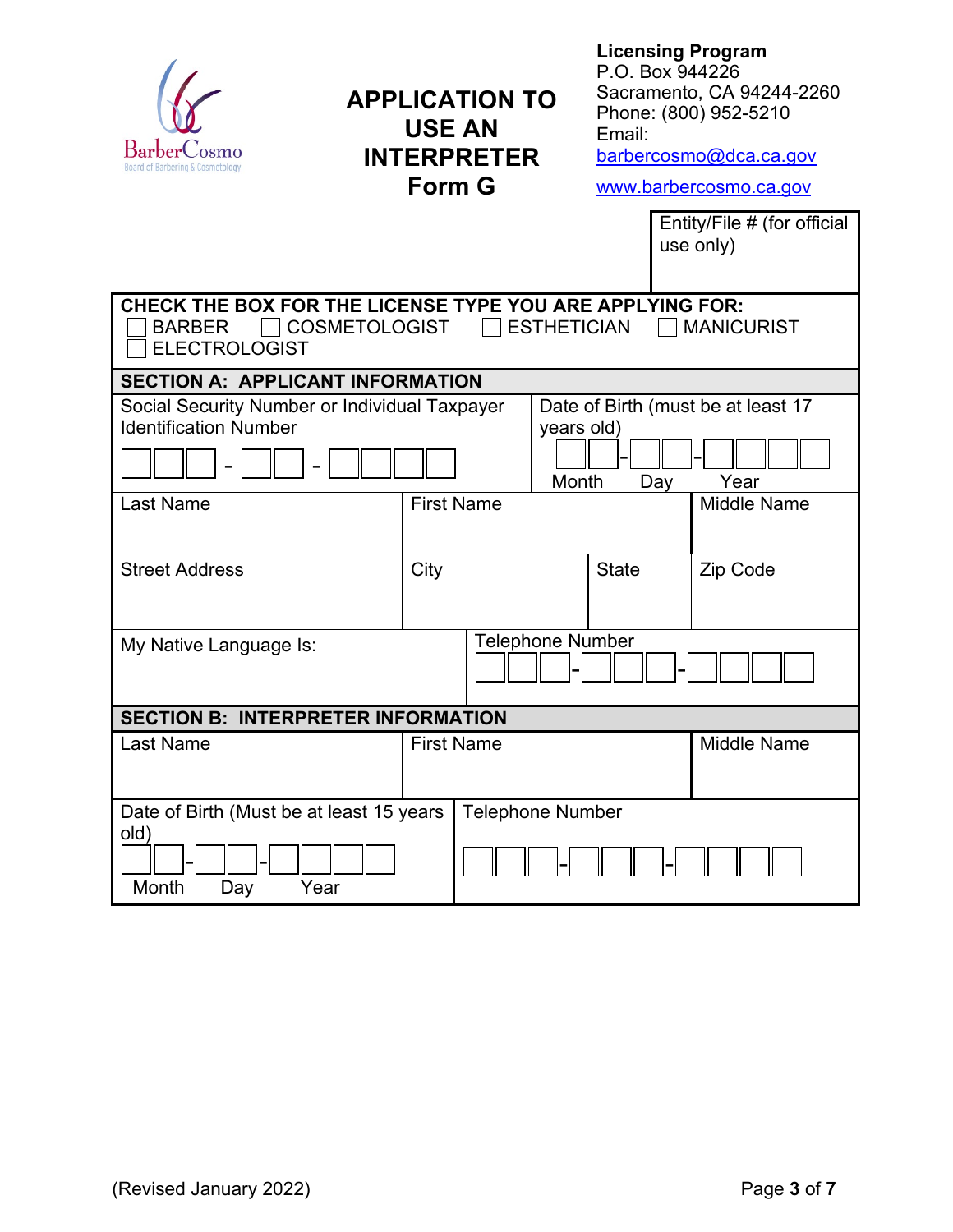#### **Section C: Applicant Certification**

**READ AND INITIAL EACH STATEMENT** 

- I, the applicant, hereby state that:
- $-$  I am unable to speak, read, or write the English language at the 10<sup>th</sup> grade level.
- 
- 
- I understand it is my own responsibility to obtain the interpreter.<br>— I understand I can use an interpreter only in the written part examination.<br>— I understand I **cannot** use a particular interpreter who has acted in th
- I understand that I **cannot** use a particular interpreter who is under 15 years of age or who is or has been a student in a barbering, cosmetology, or electrology school in this state or any state, an apprentice, a former junior operator or junior electrologist, or owner or employee of any school of barbering, cosmetology, or electrology.
- $-$  I understand the interpreter MUST BE FLUENT IN ENGLISH AND MY NATIVE **LANGUAGE.**
- **I may not be coached** by the interpreter during any part of the examination.

*I certify under penalty of perjury under the laws of the State of California that all statements furnished in connection with this application are true and accurate.* 

| Signature of Applicant | Date |
|------------------------|------|
|                        |      |
|                        |      |
|                        |      |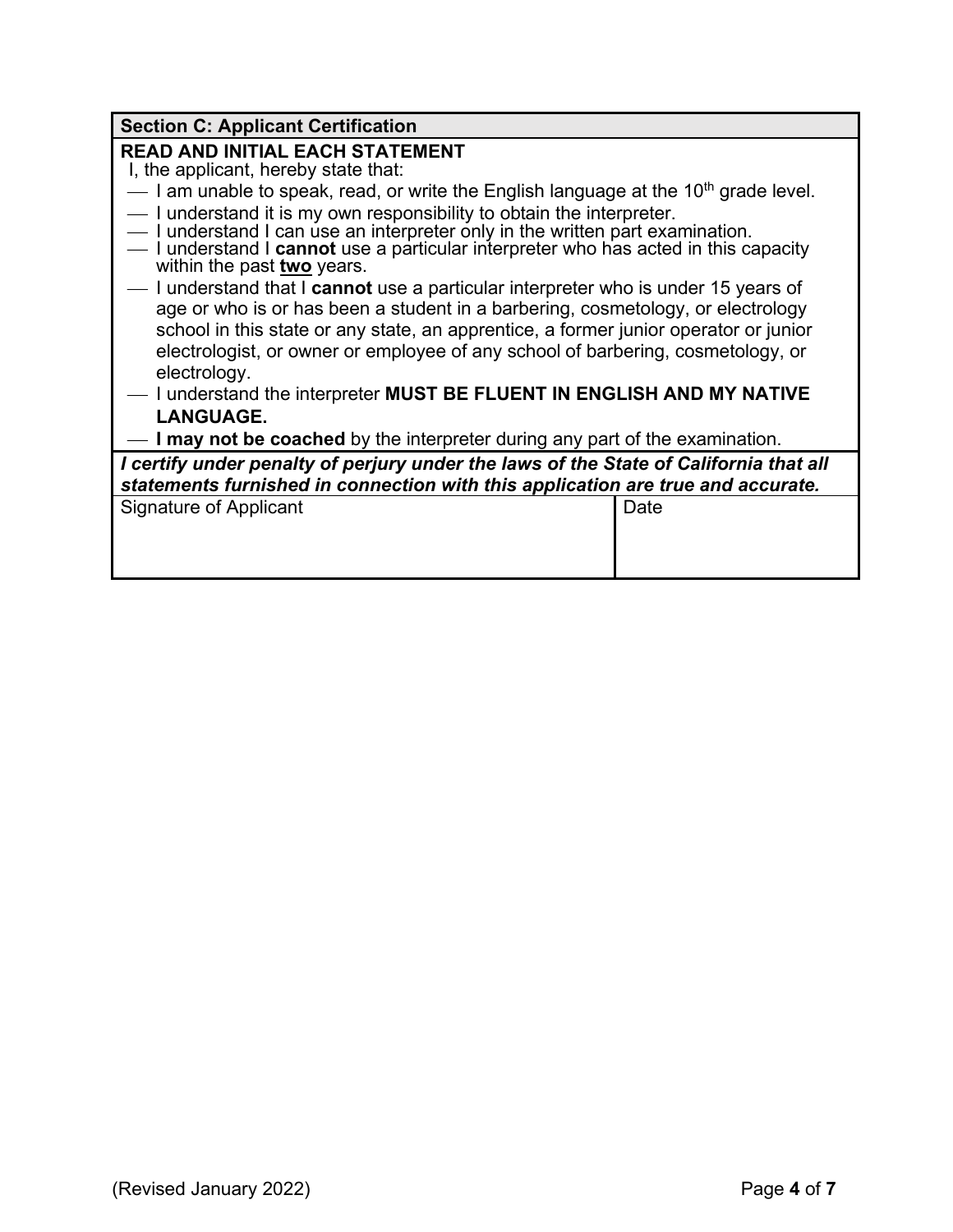

### **Form H Email:**

**Licensing Program** P.O. Box 944226 Sacramento, CA 94244-2260 **INTERPRETER** Phone: (800) 952-5210 [barbercosmo@dca.ca.gov](mailto:barbercosmo@dca.ca.gov) 

[www.barbercosmo.ca.gov](http://www.barbercosmo.ca.gov/) 

only)

Entity/File # (for official use

| <b>SECTION A: INTERPRETER INFORMATION</b>                             |                   |                         |              |                    |
|-----------------------------------------------------------------------|-------------------|-------------------------|--------------|--------------------|
| <b>Last Name</b>                                                      | <b>First Name</b> |                         |              | <b>Middle Name</b> |
| <b>Street Address</b>                                                 | City              |                         | <b>State</b> | Zip Code           |
| Date of Birth (must be at least 15 years old)<br>Month<br>Day<br>Year |                   | <b>Telephone Number</b> | -            |                    |
| <b>SECTION B: APPLICANT INFORMATION</b>                               |                   |                         |              |                    |
| <b>Last Name</b>                                                      | <b>First Name</b> |                         |              | <b>Middle Name</b> |
| My Native Language is:                                                |                   | <b>Telephone Number</b> |              |                    |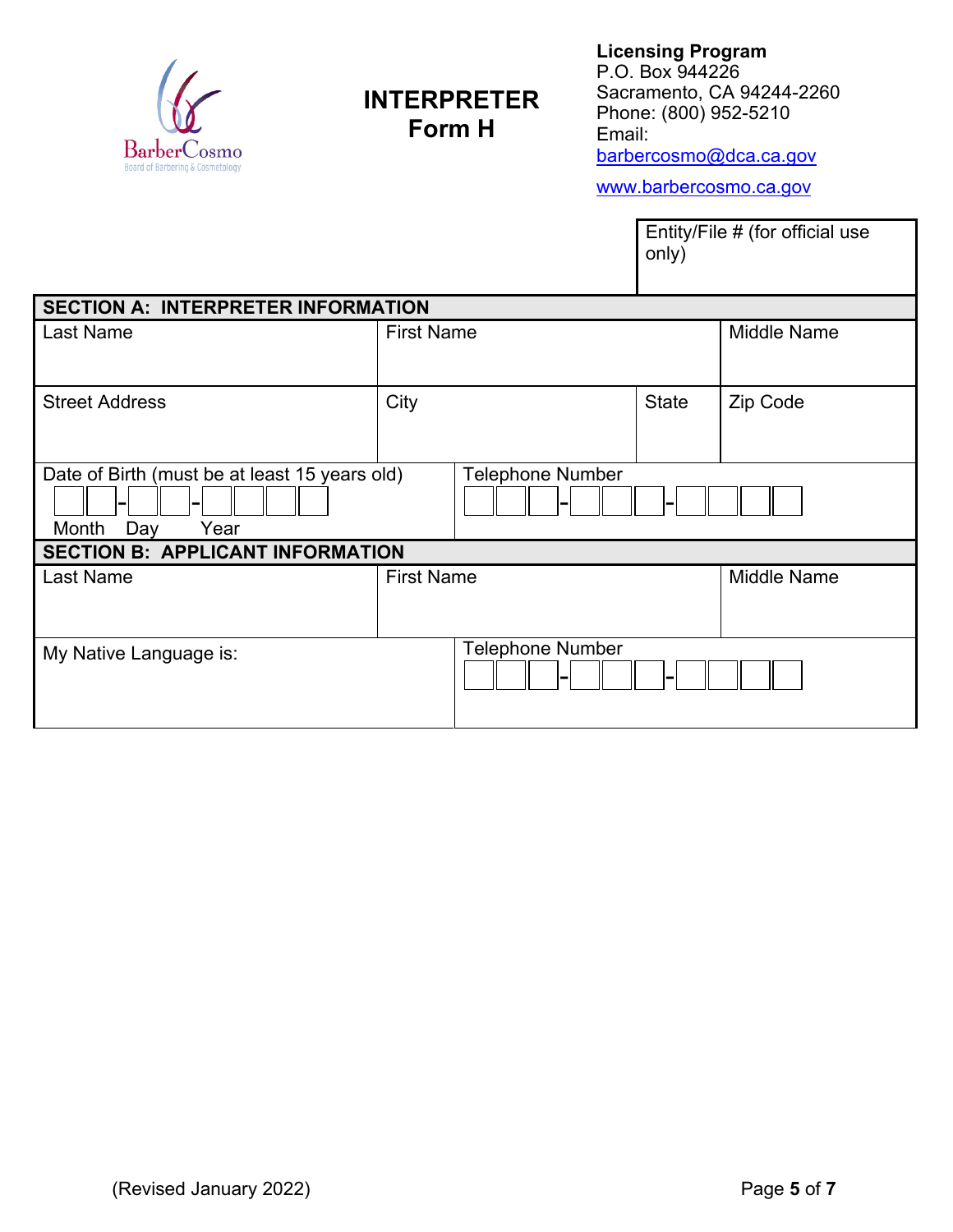| <b>SECTION C: INTERPRETER CERTIFICATION</b>                                                              |  |                                                                                                               |  |  |
|----------------------------------------------------------------------------------------------------------|--|---------------------------------------------------------------------------------------------------------------|--|--|
| <b>READ AND INITIAL EACH STATEMENT</b>                                                                   |  |                                                                                                               |  |  |
| I, the interpreter, hereby state that:                                                                   |  |                                                                                                               |  |  |
| I have not acted as an interpreter any examination given by the Board within the past two (2) years      |  |                                                                                                               |  |  |
| of examination date.                                                                                     |  |                                                                                                               |  |  |
| - I am at least 15 years of age.                                                                         |  |                                                                                                               |  |  |
| - I am not or never have been any of the following:                                                      |  |                                                                                                               |  |  |
| A student in any school of barbering, cosmetology or electrology.                                        |  |                                                                                                               |  |  |
| A licensed apprentice, barber, cosmetologist, electrologist, esthetician or manicurist.                  |  |                                                                                                               |  |  |
| An owner or employee of any school of barbering, cosmetology or electrology.                             |  |                                                                                                               |  |  |
| A former junior operator or junior electrologist.                                                        |  |                                                                                                               |  |  |
| - I will not coach the applicant during any part of the examination.                                     |  |                                                                                                               |  |  |
| - I am fluent in English and the native language of the applicant.                                       |  |                                                                                                               |  |  |
| - I have a valid government issued ID that I will bring to the examination site on the date of the       |  |                                                                                                               |  |  |
| examination.                                                                                             |  |                                                                                                               |  |  |
|                                                                                                          |  |                                                                                                               |  |  |
|                                                                                                          |  | I certify under penalty of perjury under the laws of the State of California that all statements furnished in |  |  |
| connection with this application are true and accurate.                                                  |  |                                                                                                               |  |  |
| Signature of Interpreter                                                                                 |  | Date                                                                                                          |  |  |
|                                                                                                          |  |                                                                                                               |  |  |
| This Form H will be returned to the applicant once approved by the Board. The applicant and interpreter  |  |                                                                                                               |  |  |
| must present the authorized Form H, the exam admission letter, and valid identification to the exam site |  |                                                                                                               |  |  |
| on the scheduled date.                                                                                   |  |                                                                                                               |  |  |
| FOR OFFICIAL BBC USE ONLY (DO NOT FILL OUT THIS SECTION)                                                 |  |                                                                                                               |  |  |
|                                                                                                          |  |                                                                                                               |  |  |
|                                                                                                          |  | <b>AUTHORIZATION TO USE AN INTERPRETER</b>                                                                    |  |  |
| <b>OFFICIAL SEAL WITH PICTURE</b>                                                                        |  |                                                                                                               |  |  |
|                                                                                                          |  |                                                                                                               |  |  |
|                                                                                                          |  |                                                                                                               |  |  |